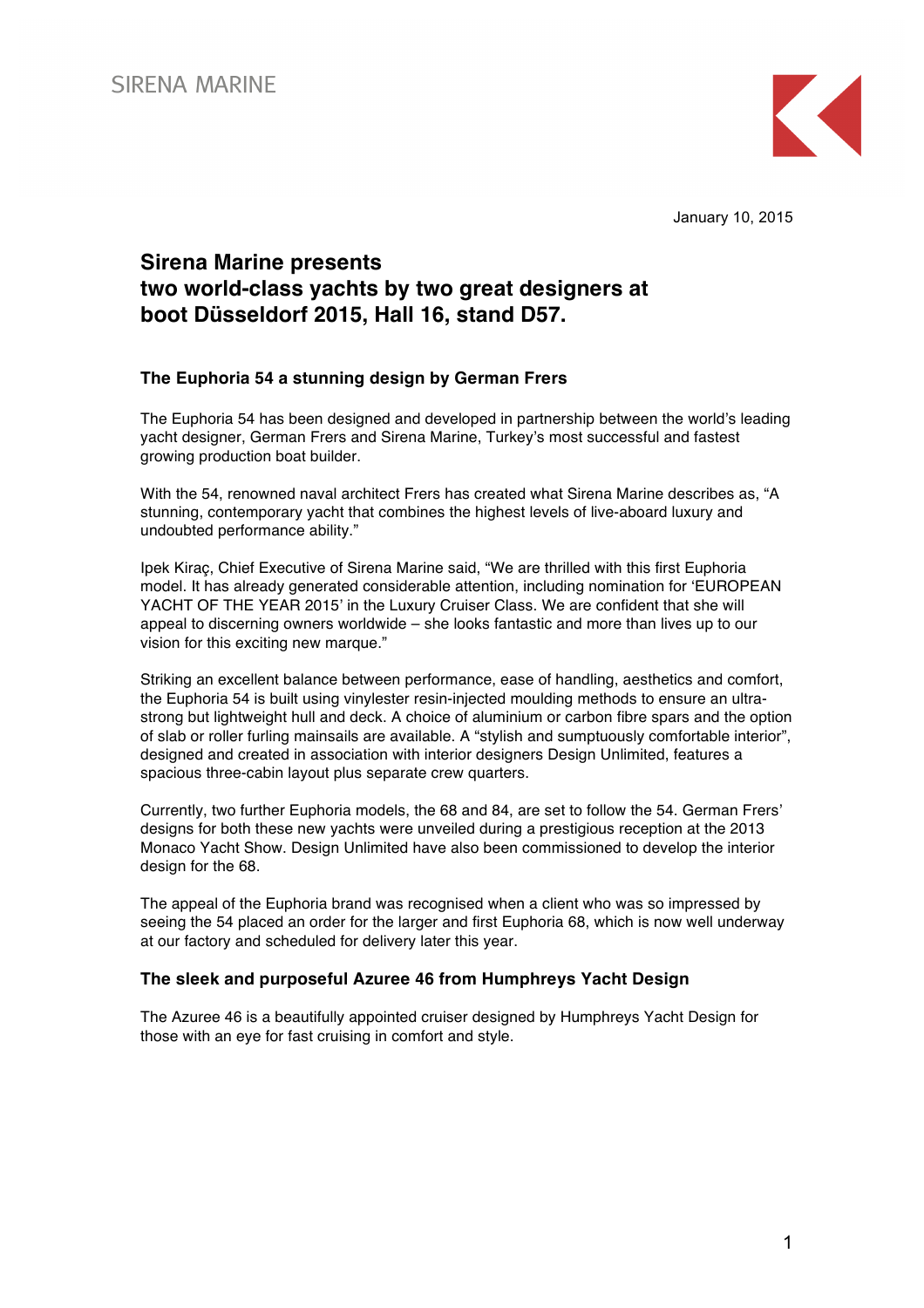# **SIRENA MARINE**



Following a recent boat test the magazine described the Azuree 46 as, "a new kid on the block that is upstaging more established rivals". Her startling performance out in the Caribbean and on the IRC circuit has really got the 46 noticed by the yachting community.

Providing high levels of safety and comfort both on the open seas and in anchorage, the 46 features an innovative cockpit with fold-down bathing platform and seats that transform quickly into sunbeds. When passage making or racing, the cockpit sunbeds and table fold away just as quickly to provide ample room for the crew to work the cockpit. Other options include a carbon rig together with a bowsprit to make setting of Code 0 headsails and gennakers all the easier and to further extend performance capability.

The Azuree 46 exudes style and creativity. The use of light-oak in the interior accentuates the feeling of freshness and space throughout a light, capacious six-berth three-cabin layout. Accommodation includes an owner's suite forward and two staterooms aft that convert into single-berthed cabins when required, with the option also to have a separate single cabin for a professional crew.

Rob Humphreys sums up the Azuree 46 as a fast, exciting yet forgiving cruising yacht.

Underlining the significance of the Azuree 46 to her company, Ms. Kiraç says, "This boat marked the beginning of an exciting new chapter in our company's development. The Azuree 46 shows off the very best of Turkish boatbuilding skills."

Ms. Kiraç concludes, "We have invested significantly in people, expertise, technology and facilities, working with the world's greatest yacht designers. The Euphoria 54 and Azuree 46 are world-class yachts in every way."

#### **SIRENA MARINE**

**Seda Boyraz** Seda.Boyraz@sirenamarine.com.tr **Tanıl Sürmeli** Tanil.Surmeli@sirenamarine.com.tr

#### **To download press releases and images:**

www.sirenamarine.com.tr/PressRoom www.euphoriayachts.com.tr/PressRoom www.azuree.com.tr/PressRoom

#### **PR Agencies**

International **Roger Maber** roger@rm-advertising.com P: +44 (0) 7802 605499

**Turkey Bebek İstanbul Elif Özgen** – elif@bebek-istanbul.com **Irem Örsel** – irem@bebek-istanbul.com P: +90212 287 34 00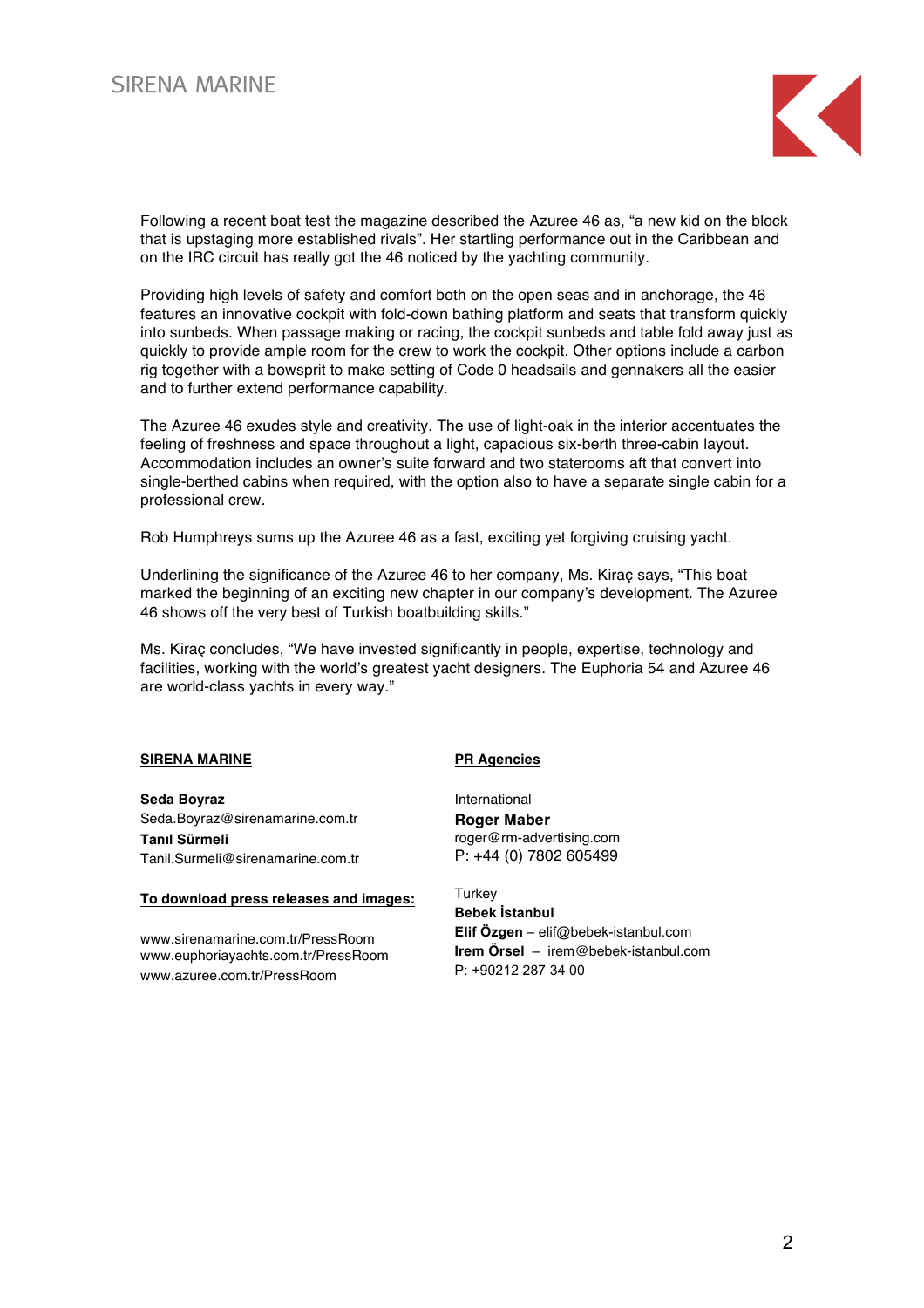

## **EUPHORIA 54 FACT SHEET**

- Production: Sirena Marine **www.sirenamarine.com.tr**
- Design: German Frers
- Interior Design: Design Unlimited
- Website http://www.euphoriayachts.com.tr
- Facebook: https://www.facebook.com/EuphoriaYachts
- Twitter: @EuphoriaYachts
- Instagram: EuphoriaYachts

## **Main Specifications**

| <b>Hull Length</b>           | 16,46 m          |  |  |
|------------------------------|------------------|--|--|
| <b>Waterline Length</b>      | 14,96 m          |  |  |
| <b>Max Beam</b>              | 4,9 <sub>m</sub> |  |  |
| <b>Draft</b>                 | 2,40/3,00 m      |  |  |
| <b>Bridge Clearance</b>      | 25,40 m          |  |  |
| <b>Displacement</b>          | 17.900 kg        |  |  |
| <b>Ballast</b>               | 6.200 kg         |  |  |
| Main sail area               | $95 \text{ m}^2$ |  |  |
| Jib area                     | $71 \text{ m}^2$ |  |  |
| <b>Fuel Capacity</b>         | $400+50$ I       |  |  |
| <b>Water Capacity</b>        | 550 l            |  |  |
| <b>Holding Tank Capacity</b> | 160              |  |  |
| Engine                       | <b>56 kW</b>     |  |  |